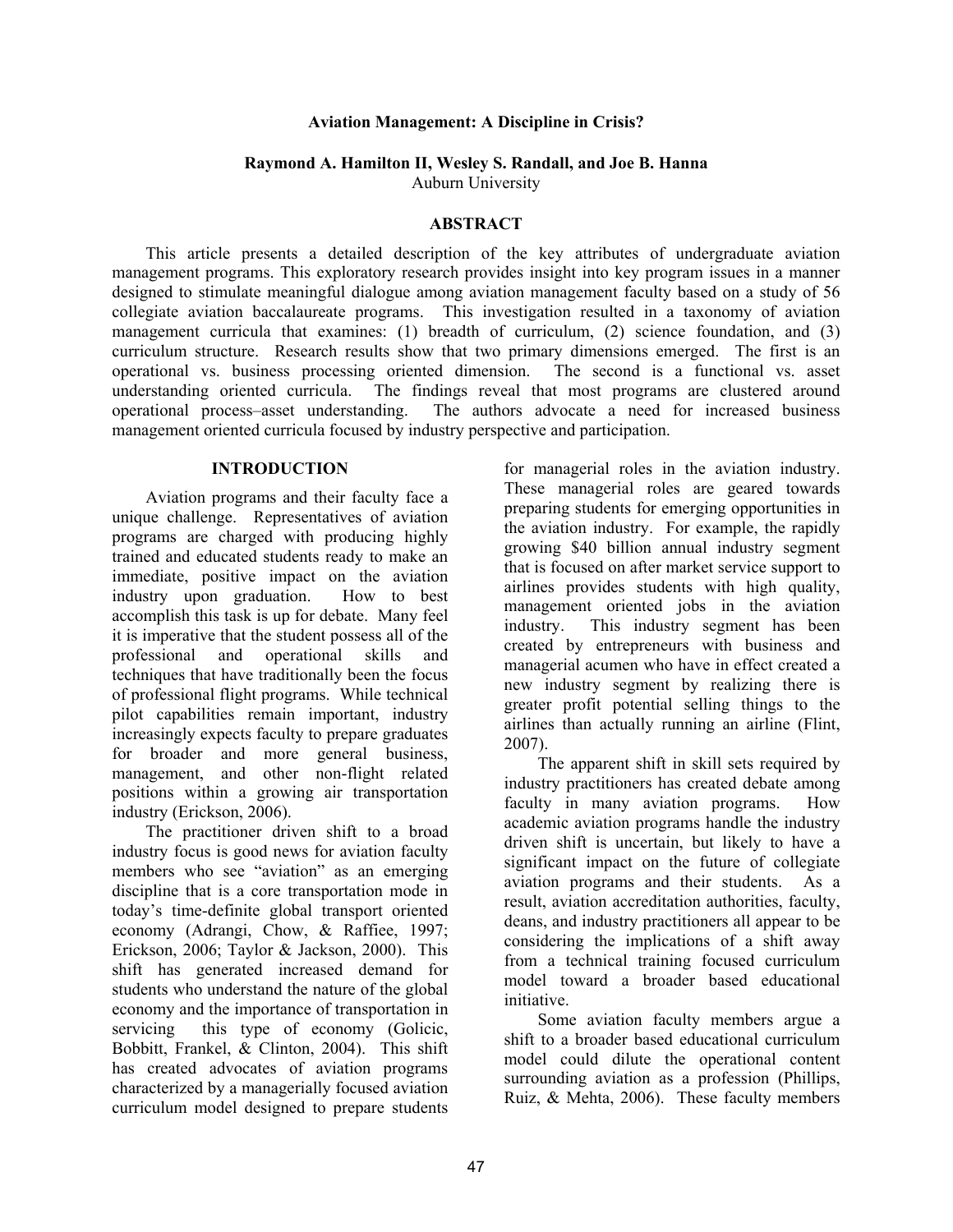tend to remain committed to a curriculum focused on the professional skills and techniques associated with the traditional professional pilot. Conversely, other aviation faculty members are embracing a new paradigm where the aviation industry is the backbone of a global timedefinite transportation economy requiring young professionals with managerial capabilities beyond the cockpit (Engler, 2007; Fabey, 2007). These faculty members believe in a curricula focused on educating students to have broad business based skills that prepare them for an eventual upper-level management position within the aviation industry.

It appears a challenge faces academic collegiate aviation programs as they attempt to respond to economic shifts and a growing divergence in paradigm views (Kavanagh, 1994; Kuhn, 1996; Meredith, Raturi, Amoako-Gyampah, & Kaplan, 1989). This article provides a method to better understand if this transition is causing a crisis in the aviation discipline and, if so, the nature or severity of the crisis. To more deeply analyze this, the investigation provides an aggregate level taxonomy of four-year collegiate aviation management curricula based on the content built into various curricula models and the relative weight of that content in various curricula. This analysis provides insight into the dominant orientation of aviation baccalaureate programs across 56 collegiate aviation programs. As a baccalaureate degree program each deals with some element of aviation. Some of the programs are broad based and oriented toward management of the aviation industry; others are more narrowly focused on the management of aviation technology or flight.

Understanding the dominant orientation of programs designed to educate future aviation related managers will assist decision makers tasked with performing academic program reviews as they prepare their programs, and their graduates, for success in the aviation industry of the future (Wergin, 2003). As with other disciplines (Burrell & Morgan, 1979; Hunt, 1992) understanding the dominant orientation of a discipline provides a foundation for meaningful dialogue to better understand emerging and divergent views of a discipline. To accomplish this, our investigation relies on

exploratory content analysis (Randall & Defee, 2008) to aggregate the US aviation curriculum and generate an understanding of the nature of the discipline's shift. Results of this methodology provide readers with information on where the curricula of aviation programs originated and where programs stand currently. Perhaps more importantly the results allow for meaningful dialogue and an insightful projection about the future of aviation programs and their curricula. The results of the analysis and projection should provide insight into logical questions such as how aviation curricula should be modified to meet the demands of industry.

# **BACKGROUND AND LITERATURE REVIEW**

In their research on industry's view of the weaknesses of aviation management graduates, Phillips, Ruiz, and Mehta (2006) reported "The student's aviation knowledge is excellent. This is their greatest strength [however]. . . . graduates must also possess a much greater knowledge of the aviation industry and its business practices. Respondents of our research indicate that technical expertise alone does not ensure success in the aviation industry." The debate over how to prioritize content of an aviation curriculum model is nothing new to the field. From a pedagogical perspective a baccalaureate curriculum which best prepares graduates for success in the aviation industry should logically evolve along with the aviation industry (Quilty, 2004, p. 63). However, academicians and practitioners alike frequently differ on the direction of industry and how to effectively integrate industry evolution into the curricula models of various aviation programs. In his recent critique of aviation management programs, Phillips (2004) cited the difficulty in defining "aviation management" as a discipline, based on his analysis of 117 UAA member institutions, and he noted "flight and aviation management programs are linked much like conjoined-twins. The degree to which the programs are linked may put too much emphasis on the technical aspects of aviation at the expense of the management aspects." (p. 47).

Early on, the University Aviation Association (UAA) was recognized as the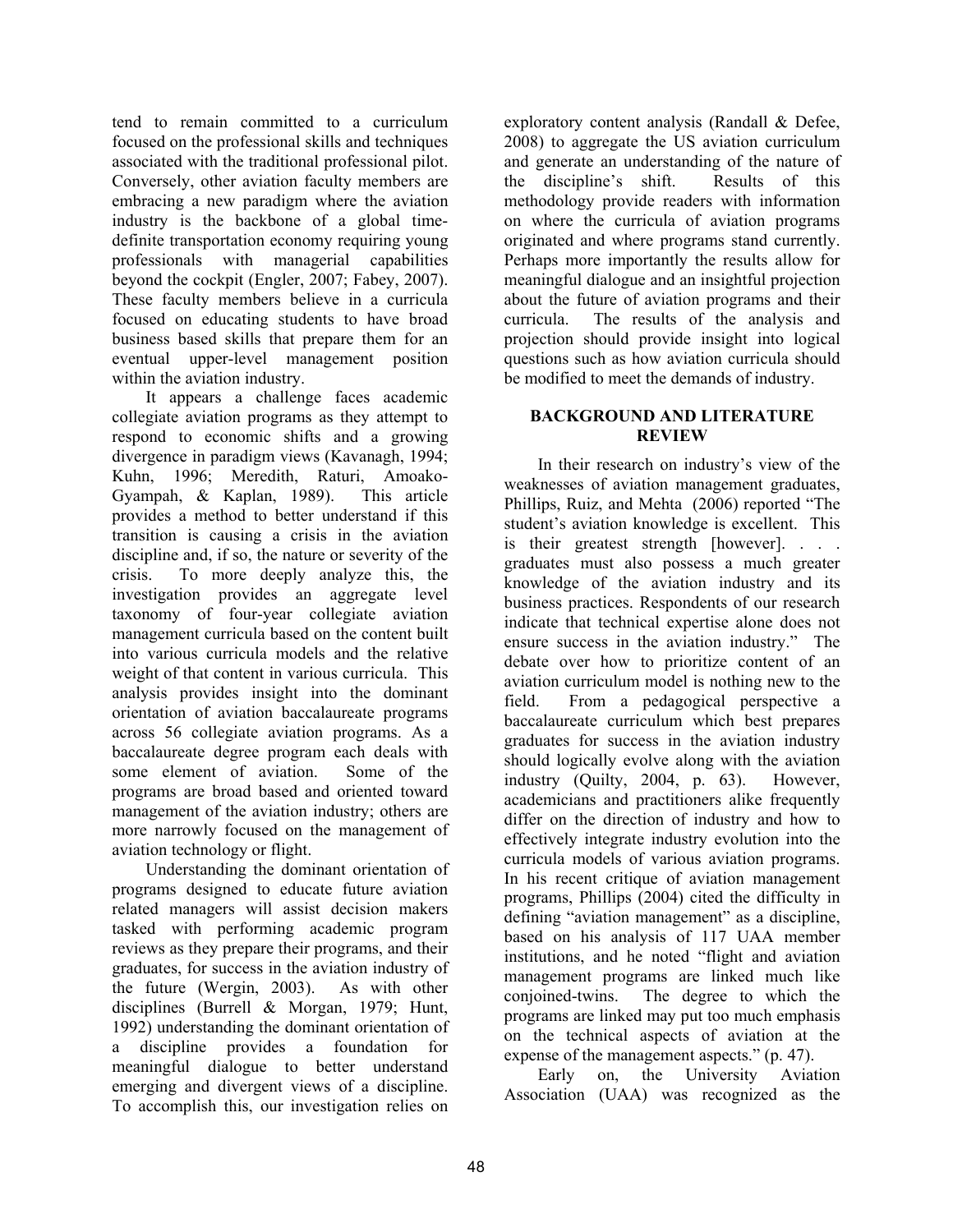primary agency to ascertain the key areas of content and relative importance of content by which collegiate aviation management curriculum could best serve the industry (Fairbairn, 1987). Aviation educators, however, do not share a common understanding about the criteria to best evaluate aviation management programs, particularly as they face new industry dynamics (Clark, 2006; Phillips, 2004). For example, two studies conducted in 1989 and 1995 each surveyed airport managers on curriculum needed for an airport management career. These studies yielded little agreement when compared to UAA curriculum guidelines during the period of the studies (Kaps, 1995). Other articles highlighted competing views in the evolutionary and diverging nature of aviation management curricula. While many studies have a restricted focus on specific skill-based professional career tracks, such as airport management, air traffic control, etc., consensus has emerged on the substantive content, three categories seem to capture this content: (1) specific industry knowledge, (2) writing, speaking, and interpersonal communication, and (3) personal behavior related to work ethic and initiative (Phillips et al., 2006).

This evolution is not lost on the Aviation Accreditation Board International (AABI) the international accrediting agency for collegiate aviation programs. AABI has elected to base its future program accreditation evaluation criteria on measurable program outcomes. These measures focus on decision making capabilities, analytical capabilities, managerial acumen, and even communication skills. This is a sharp contrast to past accreditation criteria that have focused on the measurement of metrics such as curriculum contact hours, library facilities, technical skills, faculty credentials, and training methods.

The shift in focus of the accreditation criteria is considerable and is likely to undergo some scrutiny by member institutions seeking a definition of a common core aviation curriculum from which to benchmark their programs. Given this transition, an exploratory analysis is an important step as the academy properly prepares for, and responds to, the evolutionary processes confronting the discipline. A primary goal of our research is to aggregate and evaluate data from 56 collegiate aviation management programs to provide input into what categories and dimensions the "core" curriculum content is based and illustrate where the discipline is currently positioned.

Articulating and developing a common understanding can aid individual programs as they rationally determine their distinctive characteristics and determine their key differentiating qualities. Additionally, a common understanding of the current state of aviation management program curricula can also help to highlight areas that justify additional development or consideration. The investigation is oriented towards greater understanding of the following six research questions.

# **RESEARCH QUESTIONS**

- 1. What are the substantive focus areas of the various collegiate 4 year aviation management curricula?
- 2. What is the intellectual objective of the various curricula?
- 3. What is the scope of knowledge the current curricula expects to impart to the student?
- 4. For what element or segments of the industry are these curricula preparing the graduates?
- 5. What elements or segments of the industry do aviation faculty members and their respective curricula intend to prepare graduates for today? In the future?
- 6. Is there a growing divergence in the conceptualization of the proper collegiate aviation curricula among academicians?

As aviation programs move forward reevaluating themselves in preparation for new AABI accreditation criteria, a logical self critique is necessary to understand the needs of students and industry. Does the compilation of the individual programs curricula based skills and knowledge intentionally, or unintentionally, define each program? Additionally, by aggregating the key content areas of all collegiate aviation programs, the results may provide a broad typology of skills that aviation educators have intentionally, or unintentionally,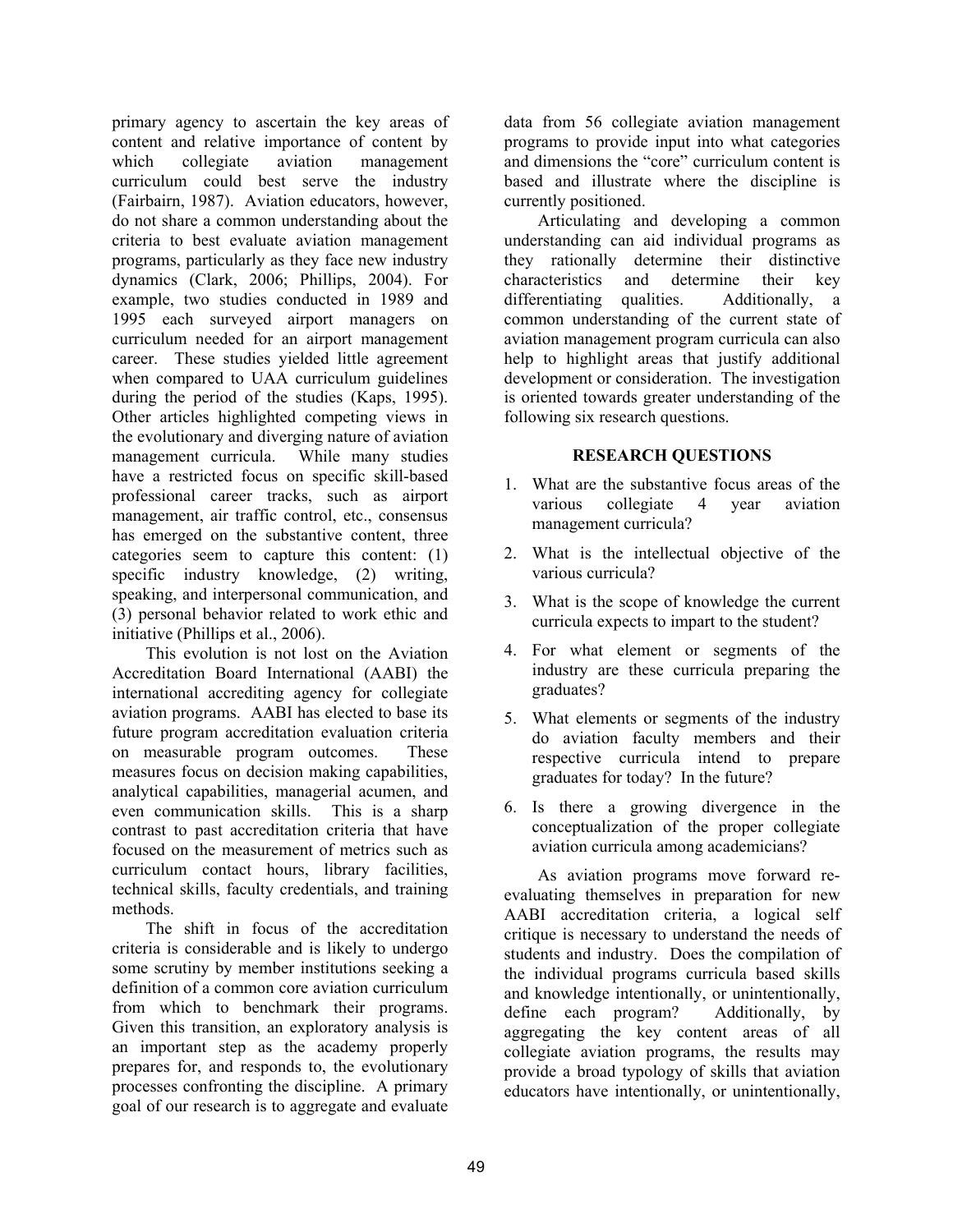defined as meeting the demands of industry and students. The method employed proposes such aggregation.

## **METHOD AND ANALYSIS**

To accomplish this, a web based content analysis was used to reveal the characteristics and dimensions of the aggregate level curricula of US based aviation programs. Harvesting content from institutional descriptions of courses and programs has proven to be an effective means of providing strong research results (An, 2007). Doing so provides meaningful insight into what jobs, skills, professions, and industries the US based aviation management curriculum is preparing our students for upon graduation. 56 collegiate baccalaureate aviation programs spread across five distinctly different types of colleges were examined (UAA, 2007). The

Table 1: *Benchmark Collegiate Four-Year Programs*

sample was generated based on the overall list of all aviation related programs (graduate, 4-year, 2-year, and technical) as identified by UAA. As shown in table 1, while the course content is similar, the courses are taught in various colleges within the university such as engineering, business, education, or liberal arts. How did this variation occur and does it impact the discipline? Does the location of the baccalaureate aviation program within the university environment impact whether the goal is to educate professionals for the management of engineering, science and technology, business, or education? Alternatively, do the curricula educate aviation students based upon a somewhat consistent curriculum model that simply "ended up" in various schools or is the variety of course work vastly different depending on location within the university?

| College of Engineering (4)   | Hampton, Ohio, San Jose, Tennessee State                    |  |  |  |
|------------------------------|-------------------------------------------------------------|--|--|--|
| College level Unit           | Daniel Webster, Dowling, Embry, Everglades, Florida         |  |  |  |
| (Aeronautics, Aviation) (12) | Institute of Technology, Florida Memorial, Middle           |  |  |  |
|                              | Georgia, Rocky Mountain, Tarlington State, U of Illinois    |  |  |  |
|                              | Urbana-Champaign, Minnesota Crookston, Western              |  |  |  |
|                              | Michigan                                                    |  |  |  |
| Colleges of Science and      | Arizona State, Baylor, Bowling Green State, Eastern         |  |  |  |
| Technology (18)              | Michigan, Elizabeth City, Fairmont College, Indiana         |  |  |  |
|                              | State, Kansas State at Salina, Kent State, Lewis U, Liberty |  |  |  |
|                              | U, Middle Tennessee, Parks, Purdue, St Cloud U, U of        |  |  |  |
|                              | Alaska Anchorage, U of Central Missouri, U of North         |  |  |  |
|                              | Dakota                                                      |  |  |  |
| College of Business (12)     | Auburn, Delaware State, Delta State, Eastern Kentucky,      |  |  |  |
|                              | Henderson State, Jacksonville U, Lynn U, Ohio State,        |  |  |  |
|                              | Southeastern Oklahoma, U of Maryland Eastern Shore, U       |  |  |  |
|                              | of Nebraska Kearney, Westminster                            |  |  |  |
| College of Education and     | Central Washington, Louisiana Tech, Metropolitan State,     |  |  |  |
| Liberal Arts (10)            | Minnesota State, Oklahoma State, South Dakota State,        |  |  |  |
|                              | Southern Illinois Carbondale, U of Dubuque, U of            |  |  |  |
|                              | Nebraska Omaha, U of Oklahoma                               |  |  |  |

Source: UAA, and individual websites

As shown in table 2, the colleges and universities included in this study offer a total of 174 aviation-related four-year degree programs. The purpose of our research is to better understand the underlying content of these programs. As a result, this is a timely research program aimed at better understanding the wide disparity of aviation management programs as

the academy begins to consider new AABI outcomes-based accreditation criteria.

This investigation uses content analysis to define and generate a typology of aviation curriculum models and to determine the core content and intended outcomes at an aggregate level. Research on communication has shown content analysis to be an effective means to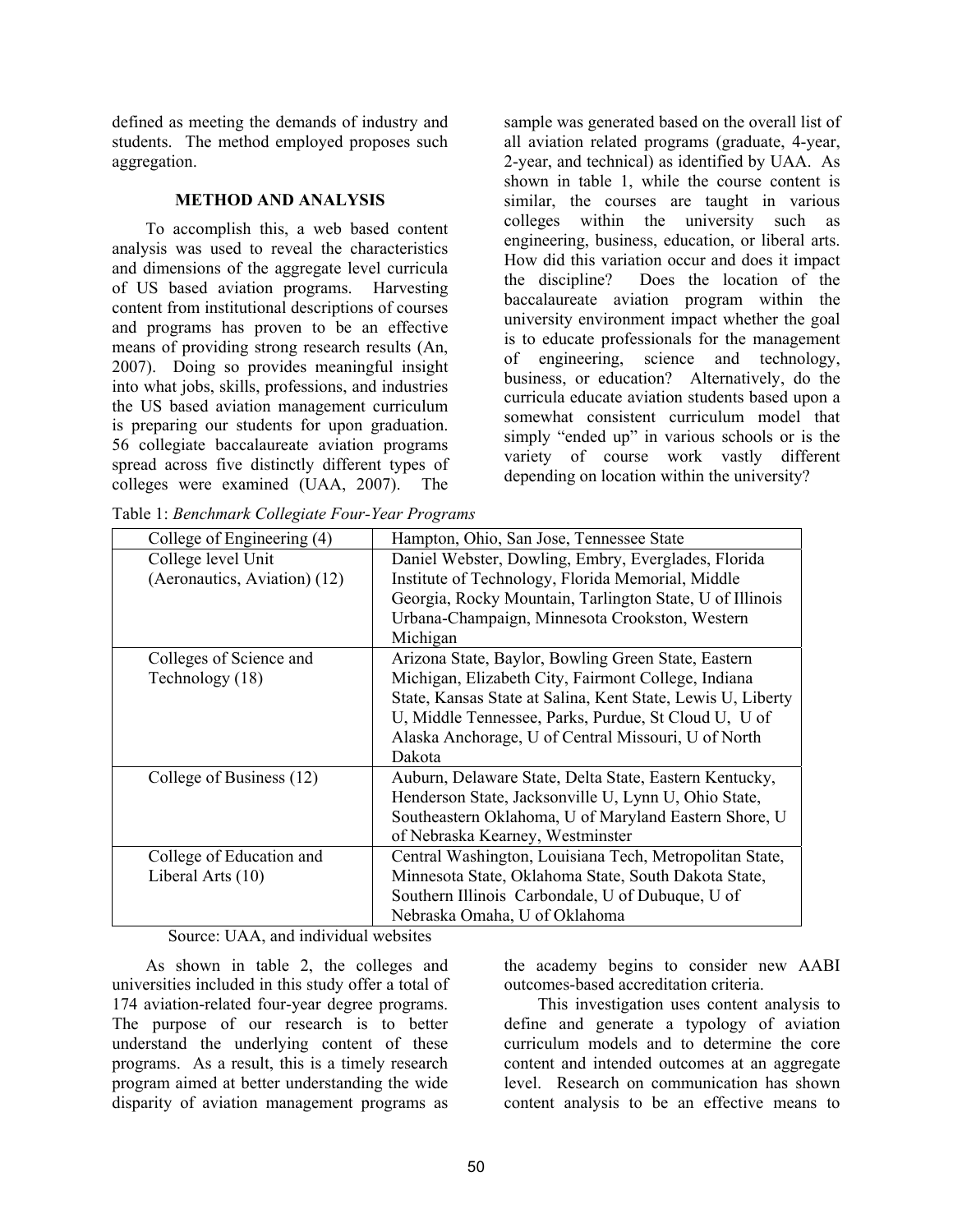generate understanding (Kassarjian, 1977; Spears, 2001; Stafford, Spears, & Chung-kue, 2003). Content analysis effectively examines intended messages based upon frequency of discrete written content provided by a person or organization (An, 2007; Kassarjian, 1977; Spears, 2001). Content analysis provides a way of understanding an entity's "apparent" intent with respect to an apparent "audience" (Kassarjian, 1977) therefore content analysis was considered to be the appropriate method considering the goals of our research.

Table 2: *Aviation Management (Business, or Technology) Related Four Year Degrees Key Word in the Degree* 

| 1.       | Management                  | 46             |
|----------|-----------------------------|----------------|
| 2.       | Flight                      | 40             |
| 3.       | Science                     | 27             |
| 4.       | Technology                  | 13             |
| 5.       | Maintenance                 | 12             |
| 6.       | Administration              | 9              |
| 7.       | Air Traffic Control         | 6              |
| 8.       | Aeronautics                 | $\overline{4}$ |
| 9.       | Operations                  | 3              |
| 10.      | Logistics                   | $\overline{c}$ |
| 11.      | Security                    | $\overline{2}$ |
| 12.      | Agricultural                | $\mathbf{1}$   |
| 13.      | Aviation education          | $\overline{2}$ |
| 14.      | <b>Aviation Engineering</b> | 1              |
| 15.      | <b>Business Aviation</b>    | 1              |
| 16.      | Corporate and general       | 1              |
| aviation |                             |                |
| 17.      | Homeland Security           | 1              |
| 18.      | Human factors               | 1              |
| Total    |                             | 174            |

## **SAMPLING AND UNIT OF ANALYSIS**

The sample for this investigation was chosen from the baccalaureate collegiate aviation programs of the University Aviation Association (UAA). Information on each aviation program was gathered from their respective program website. Both course descriptions associated with each program and the text posted on the website describing each program was used in the analysis phase of the research method. Increasingly websites are used by organizations to project strategic content toward intended customers (An, 2007). The use

of web-based corporate messages provided an effective source of data to obtain content for later aggregation and analysis. Using a webbased method overcomes the notorious "low response rate" associated with survey research (Dillman, 2000); we generated a "100% response" from the sampled firms' websites. Websites have been used in similar content based analytical investigations of intended value proposition with great success (Randall & Defee, 2008).

The data collection and investigation process consisted of a multi-step approach to data reduction. Our ability to "count" search words within each category allows specific, weighted, curricula elements to be placed within a broad taxonomy. For instance "global air transportation" was identified as a word element within the business process category at the industry level. Yet the relatively sparse usage of the term suggests the element is not a robust and frequent dimension when measured across curricula (Glaser & Strauss, 1967).

In another example descriptive of the methodology the term "airframe" was found 89 times. There were also numerous related descriptive words such as wing, air foil, engine, etc. These words represent a common category of nouns that deal with a technical understanding of assets central to the aviation industry. As a result, these words are placed in a Technical Understanding Category. In a final example there were also several descriptive words dealing with airlines, air-cargo, air taxi, etc., that appeared to be more focused on a broader understanding of Business Processes.

## **DATA PREPARATION**

Each of these program specific text files were then individually imported into a qualitative software program known as Max Qualitative Data Analysis (MAXQDA). The investigation focused on the use of the quantitative tools to support data reduction and categorization of aviation program curricula (Lewins & Silver, 2006). The initial content count generated 9,934 distinct words in 56 texts. These texts are based upon the individual program's website. The software tool was then used in an iterative process to reduce the data to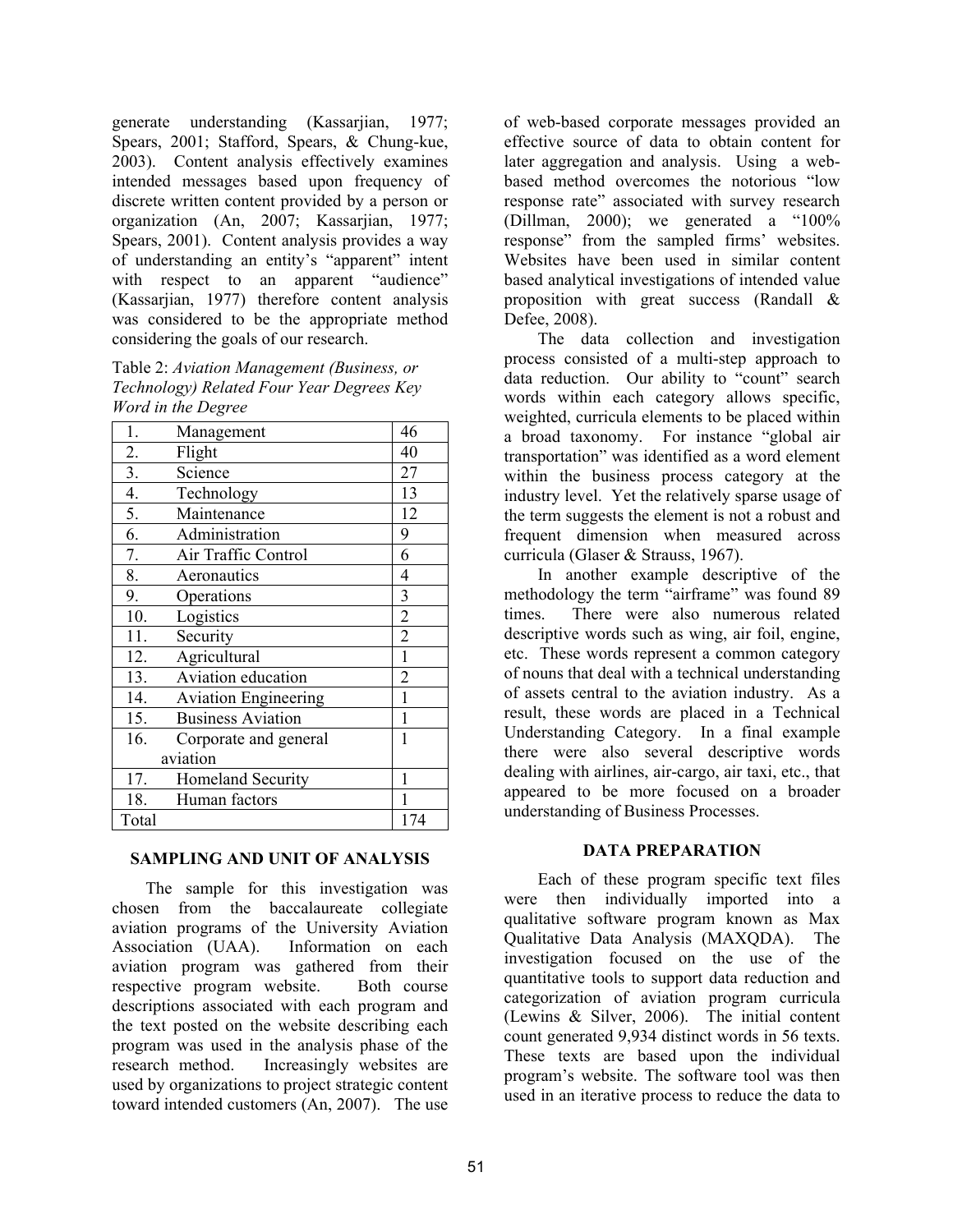a final key word list of 1,800 descriptive words and their frequency.

Two researchers independently began the coding of key terms into sub-categories. During this process each of the key terms were linked back to their original website content in order to affirm contextual understanding. These steps allowed us to evaluate the aviation related intent of each term. The initial context-linked catalog of key terms was culled, and aggregated, to include only words that contained aviation, education, technological, business or supply chain specific meaning. This resulted in a refined "short list" of 100 words. These words fell along two broad categories based upon context and frequency. These two broad categories of constructs emerged that were associated with the 56 baccalaureate aviation curricula models evaluated.

# **CATEGORIZATION AND DIMENSION**

The software tool was then used to index each of the 100 key words so that a link back to the original text was constructed. The researchers then independently generated categories associated with these key descriptive words. This step resulted in broad content categories associated with the words and their frequency. These results were harmonized based upon discussion, agreement and common understanding. The result was categories of aggregated content with frequency based dimensions (Charmaz, 2006). For instance, "process" arose as a highly weighted variable. Analysis revealed that "process" exhibited a strong dimension in the content analysis. At one edge "process" was associated with operational or flying processes while at the other edge, "process" was associated with business or management processes.

Figure 1 provides an aggregate level curricula map that gives a spatial representation of the content analysis. The research indicates the two broad categories with dimensions associated with collegiate aviation programs. The X axis deals with the intellectual objectives of the program; how the students are being

trained or educated to think and act. The second broad category or dimension is the assimilation of knowledge; the content of knowledge intended to be absorbed by the student.

The "intellectual objective" category and dimension is aimed at affecting the manner and ability with which the students think and solve problems. The right end of the X axis deals with the ability of the student to perform operational level activities that require procedural skill and understanding. This tends towards such activities as flying, tower operations, dispatch, etc. The left side of the X axis deals with the ability of the students to perform business processes such as management, administration, cost benefit analysis, decision making, etc. The assimilation of knowledge category and dimension deals with the type of knowledge and to what affect that knowledge is intended. Over this is laid an oval which represents the preponderance of weight for the aggregate level curriculum. That is, while individual courses and programs may well fall outside the oval, at the aggregate, this is the area where the baccalaureate programs educate and train their students. This oval is based upon a subjective yet empirically informed assessment of categories, word elements, and word weights.

This research provides a glimpse into the core categories of knowledge and learning suggested by the aggregate curricula, the weight programs put on these variables, where the preponderance of programs currently reside along each axis and dimension, and those outliers. Such taxonomy moves closer to identifying the intersections of flight skill, knowledge, course content, and cognitive development. Our investigation uncovers the characteristics and dimensions of the aggregate level curricula of US based aviation programs. This investigation identifies a set of benchmarks that, when interpreted in light of an institution's mission and culture, can aid in optimizing experiences for students. The second goal, to help all aviation management programs to lay legitimate claim to the status of "an exceptional program" serving industry needs, is achieved.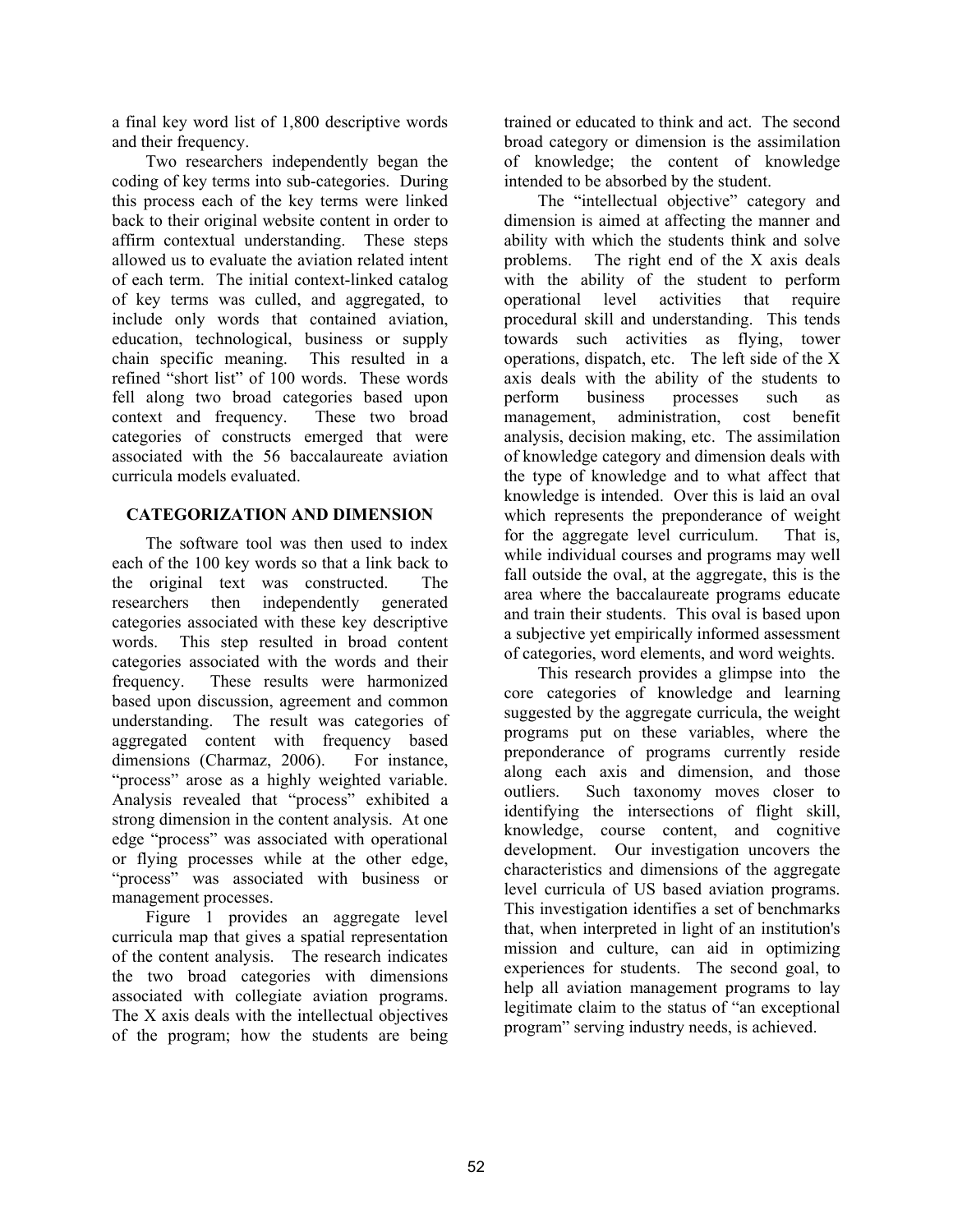

*Figure 1:* Taxonomy of Collegiate Aviation Curricula

### **A Proposed Aviation Management Curriculum Model**

"Benchmarking" facilitates and enhances active engagement of key players and stakeholders (Haworth & Conrad, 1997). The proposed framework provides program dimension to support such benchmarking efforts in light of a shifting focus in aviation curricula. The results of our research provide a taxonomy model (See Figures 1 and 2) from which individual programs can judge their content and positioning.

Administrators depend on benchmarks to compare their institution's program quality, content and position with that of other peer institutions. In addition, administrators also use benchmarks to support a program in developing a distinctive mission. This is particularly important to collegiate aviation programs where oftentimes each program is perceived as an anomaly among academic colleges' alignment of traditional disciplines. The benchmarking information is also valuable for students since the information enables them to make well informed choices when considering matriculation in a program.

The three assessment areas for aviation curriculum are based on: (1) breadth of curriculum, (2) science foundation, and (3) curriculum structure. These proposed evaluation criteria characteristics range from *marginal* to *exceptional*.It is our hope that using the taxonomy of the aggregate level baseline curriculum provided here, our discipline can enhance the evaluative process of collegiate aviation education programs.

## **Implications: Characteristics of an "Exceptional" Aviation Management Program?**

Table 3 provides a benchmarking framework based upon this analysis. In the recommended benchmarks, we employ the term *exceptional* to refer to the characteristics of an aviation management program that makes exceptional contributions to how well students learn about and are prepared for the demands of the broad elements of the aviation *industry*. We designate the next level of program function as *effective* which represents making an aboveaverage, appropriate and positive contribution to student learning. An *average* benchmark meets, but does not exceed an adequate contribution. In contrast, characteristics that are *marginal* are counterproductive to an overall collegiate educational mission aimed at preparation for the aviation industry.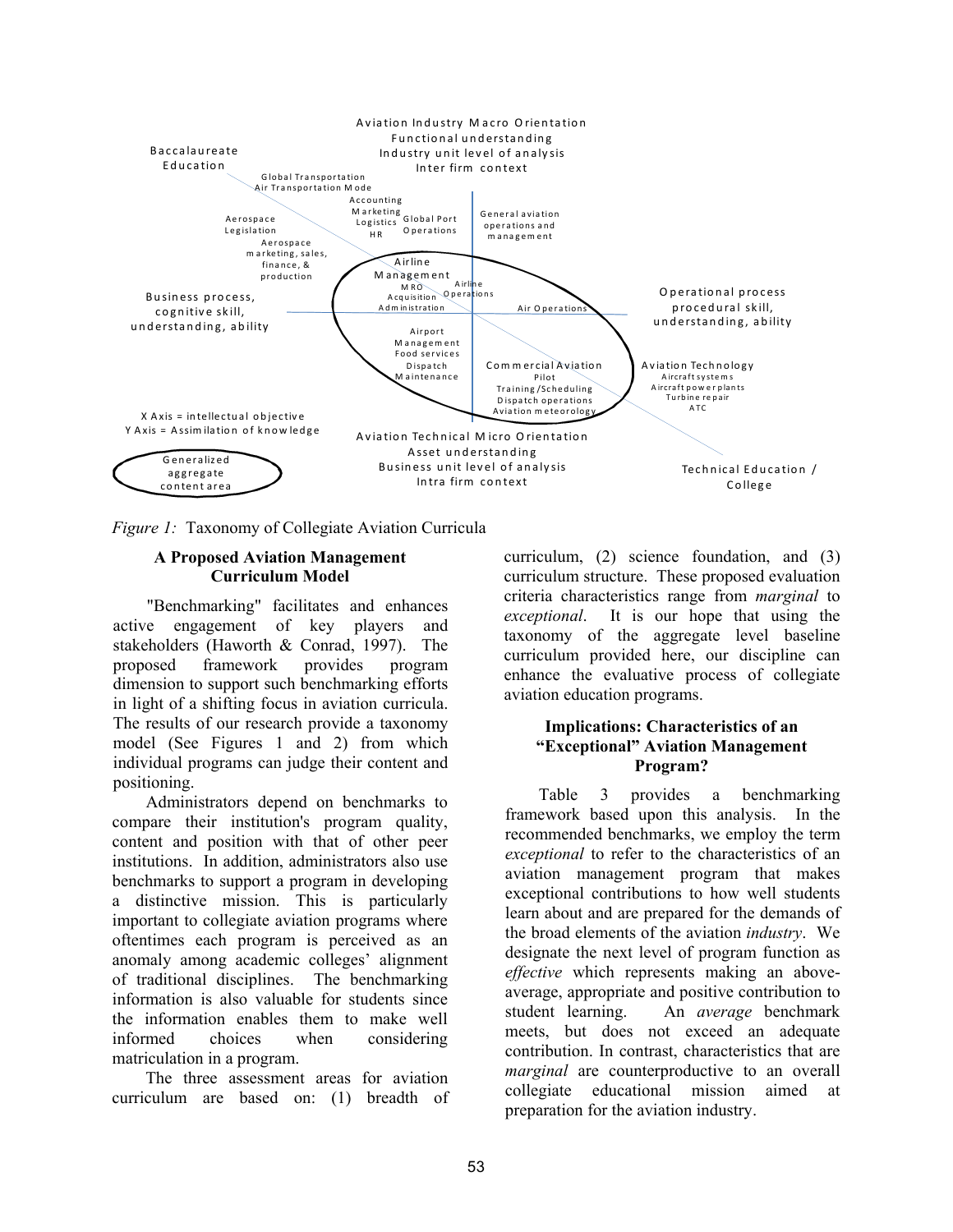| <b>Achievement</b>                              | <b>Marginal</b>                                                                      | <b>Adequate</b>                                                                          | <b>Effective</b>                                                                                             | <b>Exceptional</b>                                                                                                                          |  |  |
|-------------------------------------------------|--------------------------------------------------------------------------------------|------------------------------------------------------------------------------------------|--------------------------------------------------------------------------------------------------------------|---------------------------------------------------------------------------------------------------------------------------------------------|--|--|
| Level:                                          |                                                                                      |                                                                                          |                                                                                                              |                                                                                                                                             |  |  |
| Breadth of curriculum                           | Limited focus<br>based on tradition<br>& faculty interests                           | Limited breadth<br>beyond faculty<br>interests                                           | Broad curriculum<br>reflecting scope<br>of profession                                                        | <b>Broad</b><br>curriculum:<br>students<br>evaluating $\&$<br>integrating facets<br>of aviation<br>management                               |  |  |
| Science foundation                              | Limited scientific<br>orientation<br>dependent on<br>individual faculty<br>member(s) | Non-systematic<br>science<br>orientation<br>encouraged by<br>faculty<br>administration   | Curriculum built<br>on scientific<br>foundation<br>echoed<br>throughout the<br>curriculum                    | Science-based<br>curriculum<br>requiring<br>students'<br>demonstration of<br>scientific method                                              |  |  |
| Curriculum structure                            | no specific<br>structure;<br>determined solely<br>by student interests               | Core<br>requirements but<br>no attention to<br>sequence $\&$<br>development of<br>skills | Sequences a<br>broad base of core<br>requirements;<br>may entail an<br>integrating<br>capstone<br>experience | Sequenced to<br>achieve growing<br>student cognition<br>of the discipline<br>$&$ requisite<br>managerial skills<br>for aviation<br>industry |  |  |
| Source: Adapted from Dunn et all (2007, p. 665) |                                                                                      |                                                                                          |                                                                                                              |                                                                                                                                             |  |  |

Table 3: Recommended Benchmarks for Assessing Aviation Management Programs

These benchmarks should aid in highlighting problems and may help to redirect a program's efforts toward renewal and revitalization of purpose and pedagogy. Such evaluation may point to the need for a critical reassessment of a program's educational goals *if the program's advocates so desire*. The labels are appropriate for formative assessment in contrast to summative assessment, and provide a multidimensional method for evaluating a department's progress toward mastery of the quality benchmarks aimed towards the emerging demands of the aviation industry. Thus, *average*  and *marginal* should be viewed as relative labels that aid self critical program evolution.

In some cases, the presence of marginal areas might indicate an intentional program focus on a narrower technical / skill focus. In other cases such evaluation may indicate a lack

of well-defined goals within a program based upon historical path dependencies (Bettis & Sze-Sze, 2003; Hunt & Morgan, 1996). Marginal results may indicate a lack of overall program integration. Such lack of a strategic path and goals may lead to neglect of responsibilities, lack of faculty and student engagement, severe resource constraints, or even collegial strife (Avolio & Bass, 1988; Chemers, 1997; House, 1996).

#### **CONCLUSIONS**

We have provided a foundation for codification of aviation programs. As discussed earlier there are 56 institutions with aviationrelated four-year degrees. These programs reside in five distinct academic colleges. In total, we identified 174 degree programs that appear to involve 18 distinct baccalaureate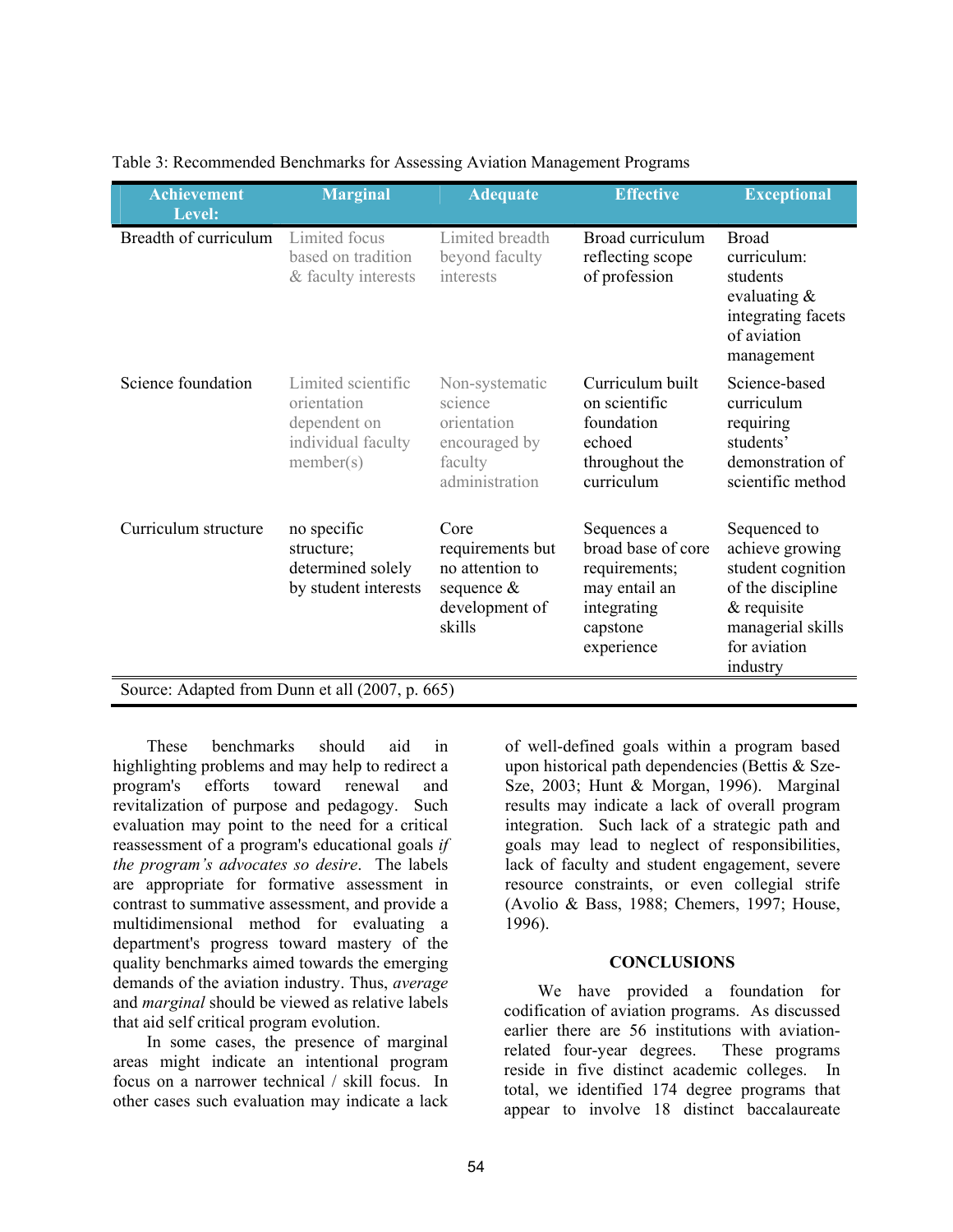degrees. In this initial investigation the development of "category" was done by consensus of the aviation researchers conducting the study. The analysis brought forth two broad, multi-dimensional, categories. Our method generated a taxonomic and dimensional analysis with respect to collegiate aviation curriculum.

Based upon our research, our recent contacts with industry, and indications from AABI, we find that there appears to be a growing need for industry based business process educational objectives to be added to aviation management curriculum models. This can be viewed as good news. Aviation has grown beyond its role as a niche program to become more of a central pillar in a timedefinite, increasingly global, economy. However the implication is that this economy requires a collegiate aviation student with a view well outside of the cockpit, one ready to employ business based skills to analyze, decide, and act with robust business based acumen.

The aviation discipline is ascending as an important management element in the global economy. For some this is a very exciting time. For others this is cause for concern as in their view, the operational roots may be becoming obscured. There is a stark reality that as we add industry focused courses, other more classical courses might be curtailed or dropped. The question then becomes how, and to what extent, does a program integrate operational content into industry decision making focused courses.

In essence we have a divergence, possibly even a crisis in the aviation curriculum and discipline. Why are there so many programs across so many different colleges? Why is there such disparity in the content of various aviation related majors? It appears that the discipline is struggling to define its core elements and intent.

For those academics and researchers who have moved from the cockpit to the school house, aviation management will always have the essence of flight, the smell of jet fuel, and the allure of a 30,000 foot view. Aviation Management from that perspective appears to be Aviation Operations. For that breed, the collegiate aviation paradigm is centered on the flight aspect of aviation. "Core" content is logically focused on aviation operations such as Air Traffic Control, Meteorology, Airport

Operations, Maintenance Operations, Cockpit Resource Management, and Safety. In this, the historical perspective, Aviation Management is Aviation Operations. Classes and research therefore correspond to those areas.

Yet there are others looking closely at the aviation industry from a different perspective. These academicians see a strong industry basis for the discipline. While they too have responded to the allure of aviation whose essence is flight, their backgrounds in logistics, supply chain management, international business, manufacturing, retail, and operations bring into focus a different paradigm of aviation management. They see aviation as the time and distance compressing industry. They see a massive economic sector with increasing importance as consumers demand products and services that are better, faster, and cheaper (Lee, 2004). These industry focused academicians see curriculum content weighted toward the ability to optimize routes as a means of optimizing total cost (LeKashman & Stolle, 1965). These academicians consider a systems dynamic which integrates rail, sea, truck and air into a sophisticated transportation system that effectively serves today's supply chain networks. They find air to be the time and place champion in the intermodal transportation network. For these academicians, meteorology provides content to teach the impact of natural and manmade disaster as a disruption of a global supply chain.

We reflect back on Phillips' statement that "flight and aviation management programs are linked much like conjoined-twins. The degree to which the programs are linked may put too much emphasis on the technical aspects of aviation at the expense of the management aspects." (Phillips, 2004) Can they coexist? Is there a crisis in the Kuhnean (1996) sense? Is Aviation Management an operational discipline oriented toward managing sortie generation? Or is the substantive content of Aviation management aimed at managing the aviation industry? Can both be taught as part of one major? Should they? Are these two different degrees or disciplines? One Flight Operations Management, the other Air Transportation Management? Considering the impending evolution in AABI accreditation criteria and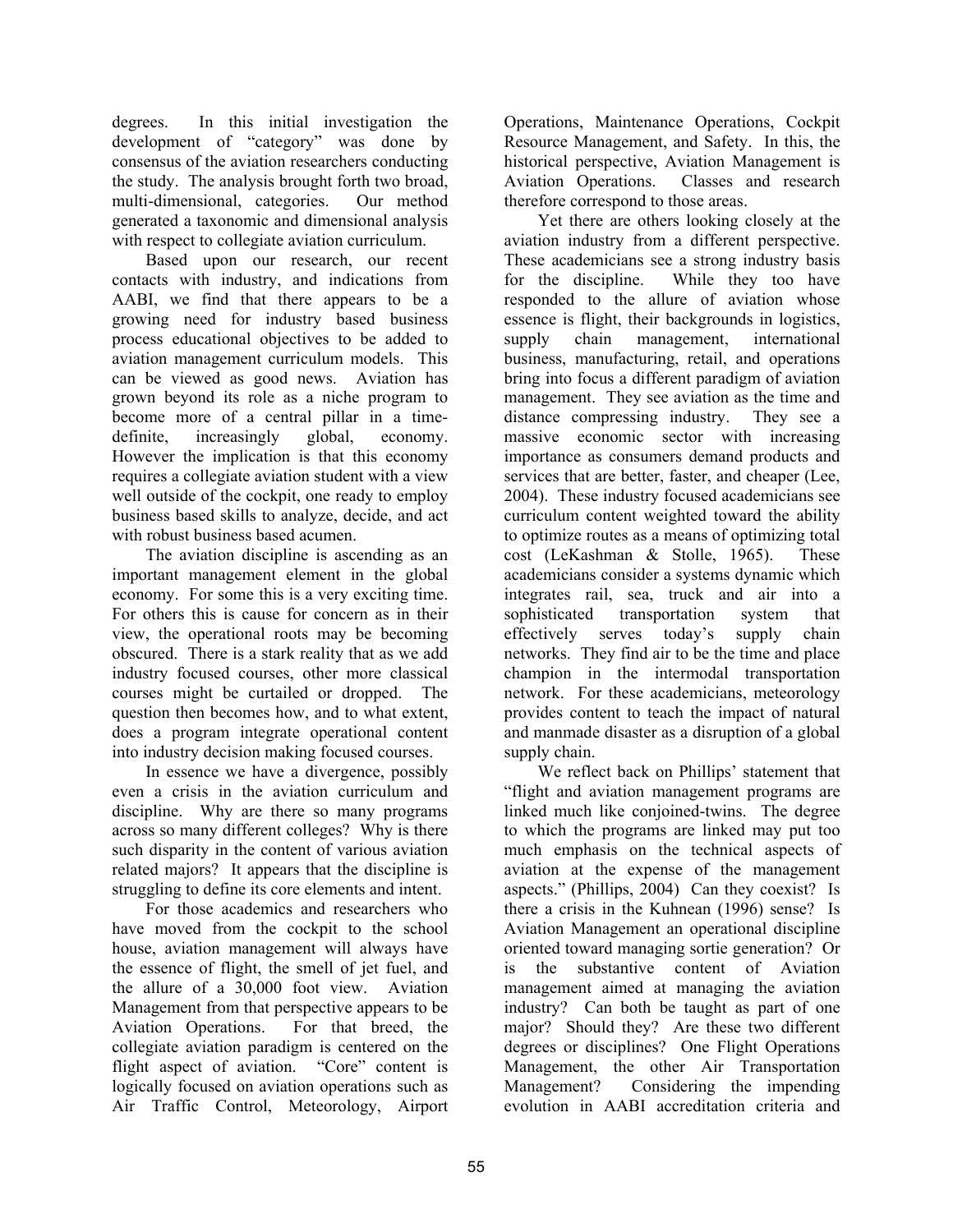incongruence in orientation as dictated by the results of our research, it might be time we consider how we might avert a crisis or take advantage of a tremendous opportunity in the global economy.

Can those who view the aviation industry from the cockpit peacefully coexist with those who view the aviation industry as a business sector aimed at providing expedited time and place utility? We believe so. We believe our explanation may give mutual understanding to these, at times competing, perspectives. With understanding perhaps comes integration, synthesis, and evolution. Such "crisis" in a discipline may actually be an encouraging growing pain leading to a tremendous opportunity for the discipline. Similar discipline "crises" have occurred in other academic disciplines such as marketing (Hunt, 1992; Kavanagh, 1994), information systems (Burrell & Morgan, 1979), Operations Management (Meredith et al., 1989) and supply chain management (Novack, Rinehart, & Wells, 1992; Stock, 1990) with most believing the end result to be evolution and discipline enhancement. The challenge to the aviation management academy is to search out those common elements that uniquely identify aviation management as a discipline. Our analysis provides a schema from which to begin this process. The proposed taxonomy will help a program examine its relative position and its offerings. Coupled with a viable model to benchmark quality, we provide a program's faculty and administration an initial tool designed to measure effectiveness in serving aviation industry needs. At the aggregate, once there is understanding of the common curricular elements which reflect the industry's needs, aviation management will advance toward a distinct and robust discipline.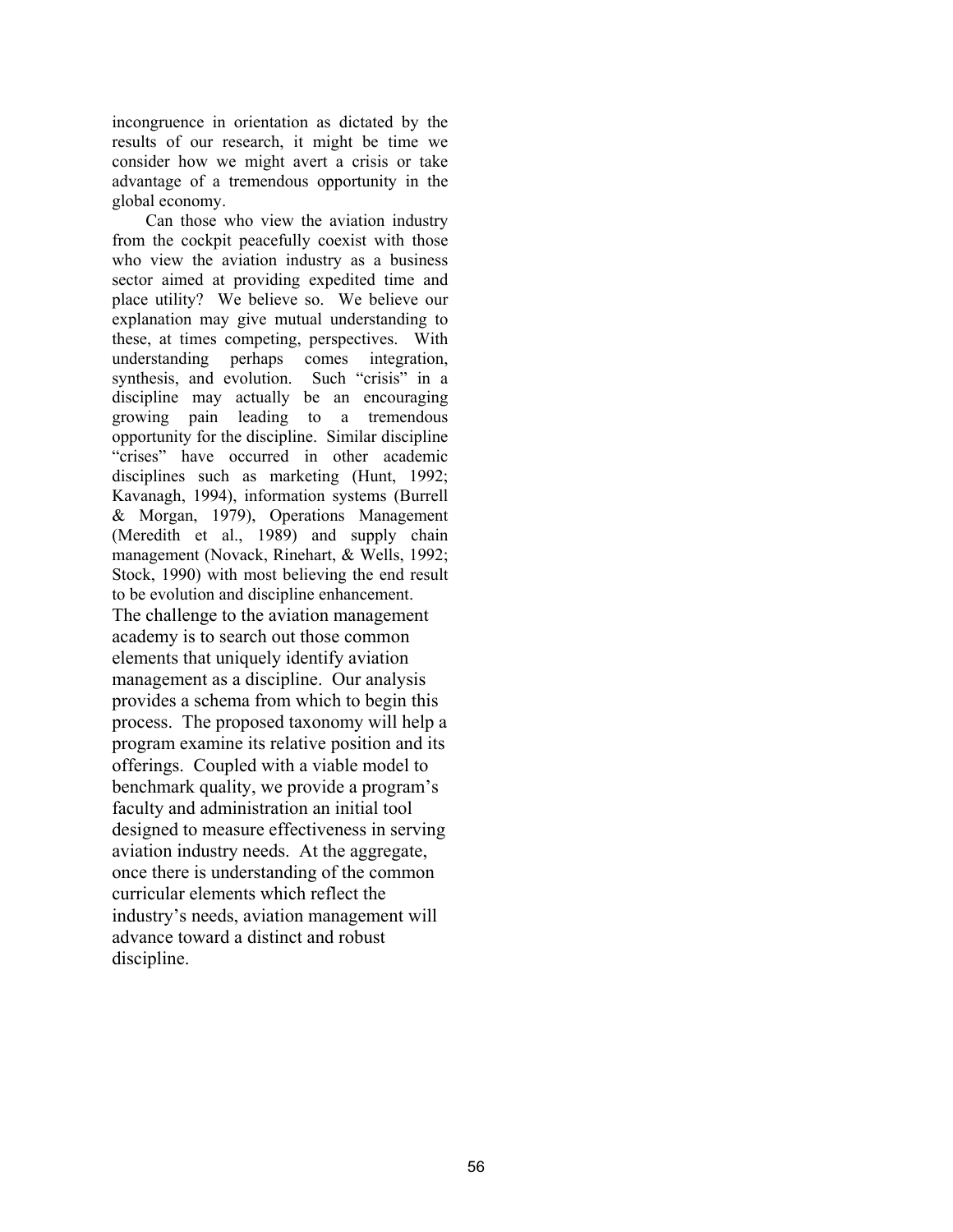#### **REFERENCES**

- Adrangi, B., Chow, G., & Raffiee, K. (1997). Airline Deregulation, Safety, and Profitability in the *U.S. Transportation Journal*, *36*(4), 44.
- An, D. (2007). Advertising Visuals in Global Brands' Local Websites: a Six-Country Comparison. *International Journal of Advertising*, 26(3), 303-332.
- Avolio, B. J., & Bass, B. M. (1988). Transformational leadership, charisma, and beyond. Lexington, MA: DC Heath.
- Bettis, R. A., & Sze-Sze, W. (2003). Dominant Logic, Knowledge Creation, and Managerial Choice. *Blackwell handbook of organizational learning & knowledge management*, 343-355.
- Burrell, G., & Morgan, G. (1979). *Sociological paradigms and organisational analysis*. Hants, England: Ashgate Publishing Company.
- Charmaz, K. (2006). *Constructing grounded theory: A practical guide through qualitative analysis*. Thousand Oaks, CA: Sage Publications, Inc.
- Chemers, M. M. (1997). *An integrative theory of leadership*. Mahwah, New Jersey: Lawrence Erlbaum Associates.
- Clark, J. M. (2006). The Face of Collegiate Aviation: Factors impacting Self-Selection of Collegiate Aviation Programs. *Collegiate Aviation Review, 24*(1).
- Dillman, D. A. (2000). *Mall and internet surveys* (Second ed.). New York: John Wiley and Sons.
- Dunn, D. S., Mehrotra, C. M., & Halonen, J. S. (2007). Quality Benchmarks in Undergraduate Psychology Programs. *American Psychologist, 62*(7), 650-670.
- Engler, J. (2007). Transportation Infrastructure Crucial to Manufacturing. *Plant Engineering, 61*(11), 50- 50.
- Erickson, J. (2006). ALL-CARGO AIRLINES. *Aviation Week & Space Technology, 164*(3), 399-401.
- Fabey, M. (2007). Separate Flights Paths For U.S. shippers and forwarders. *Traffic World, 271*(44), 18- 21.
- Fairbairn, G. R. (1987). *Development of aviation management coursework*. Paper presented at the 1987 Proceedings of the University Aviation Association Fall Education Conference, October 1987.
- Flint, P. (2007). Balancing Act. *Air Transport World, 44*(11), 47-54.
- Glaser, B. G., & Strauss, A. L. (1967). *The discovery of grounded theory.* Chicago, IL: Aldine Transaction.
- Golicic, S. L., Bobbitt, L. M., Frankel, R., & Clinton, S. R. (2004). And Who Will Teach Them? An Investigation of the Logistics PhD Market. *Journal of Education for Business, 80*(1), 47.
- House, R. J. (1996). Path-Goal Theory of Leadership: Lessons, Legacy, and a Reformulated Theory. *Leadership Quarterly, 7*(3), 323-352.
- Hunt, S. D. (1992). For Reason and Realism in Marketing. *Journal of Marketing, 56*(2), 89-102.
- Hunt, S. D., & Morgan, R. M. (1996). The Resource-Advantage Theory of Competition: Dynamics, Path Dependencies, and Evolutionary Dimensions. *Journal of Marketing, 60*(4), 107-114.
- Kassarjian, H. H. (1977). Content Analysis in Consumer Research. *Journal of Consumer Research, 4*(1), 8-18.
- Kavanagh, D. (1994). Hunt versus Anderson: Round 16. *European Journal of Marketing, 28*(3), 26-41.